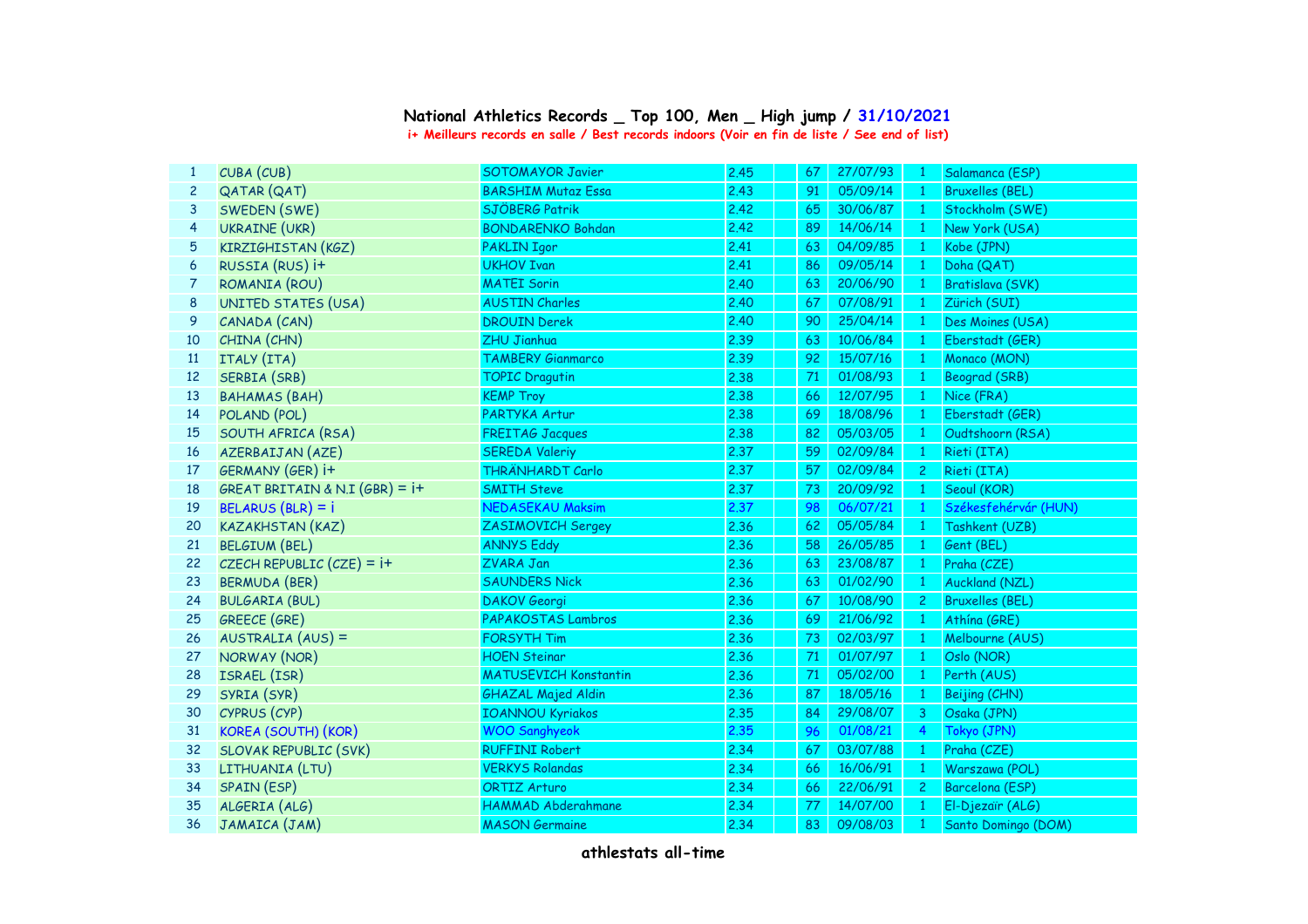| 37 | <b>BOTSWANA (BOT)</b>    | <b>KGOSIEMANG Kabelo</b>        | 2.34 | $\overline{A}$ | 86 | 04/05/08 | $\mathbf{1}$   | Addis Abeba (ETH)       |
|----|--------------------------|---------------------------------|------|----------------|----|----------|----------------|-------------------------|
| 38 | FRANCE (FRA) i+          | <b>HANANY Mickaël</b>           | 2.34 | A              | 83 | 22/03/14 | $\mathbf{1}$   | El Paso (USA)           |
| 39 | COLOMBIA (COL)           | <b>MAYO Gilmar</b>              | 2.33 |                | 69 | 17/10/94 | $\mathbf{1}$   | Pereira (COL)           |
| 40 | JAPAN (JPN) i+           | <b>DAIGO Naoyuki</b>            | 2.33 |                | 81 | 02/07/06 | $\mathbf{1}$   | Kobe (JPN)              |
| 41 | SWITZERLAND (SUI)        | <b>GASCH Loïc</b>               | 2.33 |                | 94 | 08/05/21 | $\mathbf{1}$   | Lausanne (SUI)          |
| 42 | UZBEKISTAN (UZB)         | <b>BELKOV Gennadiy</b>          | 2.32 |                | 56 | 29/05/82 | $\mathbf{1}$   | Tashkent (UZB)          |
| 43 | <b>BRAZIL (BRA)</b>      | de LIMA Jessé Farias            | 2.32 |                | 81 | 02/09/08 | 4              | Lausanne (SUI)          |
| 44 | SLOVENIA (SLO)           | PREZELJ Rožle                   | 2.32 |                | 79 | 17/06/12 | $\mathbf{1}$   | Maribor (SLO)           |
| 45 | TADJIKISTAN (TJK)        | <b>PALASHEVSKIY Oleg</b>        | 2.31 |                | 62 | 12/08/90 | $\overline{c}$ | <b>Bryansk (RUS)</b>    |
| 46 | BOSNIA-HERZEGOVINA (BIH) | <b>KREHMIC Elvir</b>            | 2.31 |                | 73 | 07/07/98 | $\mathbf{2}$   | Zagreb (CRO)            |
| 47 | $FINLAND (FIN) = i+$     | <b>POLKU Mika</b>               | 2.31 |                | 75 | 22/07/00 | $\mathbf{1}$   | Viitasaari (FIN)        |
| 48 | SAINT LUCIA (LCA)        | <b>EDWARDS Darvin</b>           | 2.31 |                | 86 | 30/08/11 | 1q1            | Daegu (KOR)             |
| 49 | PERU (PER)               | <b>CHAVEZ Arturo</b>            | 2.31 | A              | 90 | 11/06/16 | $\mathbf{1}$   | Cd. México (MEX)        |
| 50 | <b>VENEZUELA (VEN)</b>   | <b>YÁÑEZ</b> Eure               | 2.31 |                | 93 | 23/06/17 | $\mathbf{1}$   | Asunción (PAR)          |
| 51 | <b>NEW ZEALAND (NZL)</b> | <b>KERR Hamish</b>              | 2.31 |                | 96 | 20/02/21 | $\mathbf{1}$   | <b>Wellington (NZL)</b> |
| 52 | <b>MEXICO</b> (MEX)      | <b>RIVERA Edgar</b>             | 2.31 |                | 91 | 02/06/21 | $\mathbf{1}$   | Šamorín (SVK)           |
| 53 | LATVIA (LAT)             | <b>SIETINS Normunds</b>         | 2.30 |                | 67 | 20/07/92 | $\mathbf{1}$   | Nurmijärvi (FIN)        |
| 54 | ESTONIA (EST)            | <b>TURBAN Marko</b>             | 2.30 |                | 67 | 05/06/96 | $\mathbf{1}$   | Rakvere (EST)           |
| 55 | NETHERLANDS (NED) i+     | PENNINGS Wilbert                | 2.30 |                | 75 | 07/08/99 | $\overline{4}$ | Eberstadt (GER)         |
| 56 | IRELAND (IRL)            | O'DWYER Adrian                  | 2.30 |                | 83 | 24/06/04 | $\mathbf{1}$   | Radès (MAR)             |
| 57 | ECUADOR (ECU)            | FERRÍN Diego                    | 2.30 | A              | 88 | 27/10/11 | $\overline{c}$ | Guadalajara (MEX)       |
| 58 | MALAYSIA (MAS)           | RANDHAWA Singh Nauraj           | 2.30 |                | 92 | 27/04/17 | $\mathbf{1}$   | Singapore (SGP)         |
| 59 | <b>TURKEY (TUR)</b>      | <b>DURMUSOGLU Metin</b>         | 2.30 |                | 98 | 03/06/18 | $\mathbf{1}$   | Cluj-Napoca (ROU)       |
| 60 | <b>KENYA (KEN)</b>       | <b>SAWE Mathieu Kiplagat</b>    | 2,30 | A              | 88 | 06/06/18 | $\mathbf{1}$   | Nairobi (KEN)           |
| 61 | <b>SRI LANKA (SRI)</b>   | PERERA Ushan Thiwanka           | 2.30 |                | 98 | 08/05/21 | $\mathbf{1}$   | Canyon (USA)            |
| 62 | CHINESE TAIPEI (TPE)     | <b>HSIANG Chun-Hsien</b>        | 2.29 |                | 93 | 04/09/15 | $\mathbf{1}$   | Kaohsiung (TPE)         |
| 63 | PUERTO RICO (PUR) =      | <b>SMITH David</b>              | 2.29 |                | 92 | 23/04/16 | $\mathbf{1}$   | Auburn (USA)            |
| 64 | INDIA (IND)              | <b>SHANKAR Tejaswin</b>         | 2.29 |                | 98 | 27/04/18 | $\mathbf{1}$   | Lubbock (USA)           |
| 65 | CROATIA (CRO)            | <b>CANOVIC Novica</b>           | 2.28 |                | 61 | 06/07/85 | $\mathbf{1}$   | Split (CRO)             |
| 66 | <b>AUSTRIA (AUT)</b>     | <b>EINBERGER Markus</b>         | 2.28 |                | 64 | 18/05/86 | $\mathbf{1}$   | Schwechat (AUT)         |
| 67 | MAURITIUS (MRI)          | NAIKO Khemraj                   | 2.28 |                | 72 | 27/05/96 | $\mathbf{1}$   | Dakar (SEN)             |
| 68 | HUNGARY (HUN)            | <b>BOROS László</b>             | 2.28 |                | 82 | 06/07/05 | $\mathbf{1}$   | Debrecen (HUN)          |
| 69 | <b>CAMEROON (CMR)</b>    | <b>DJOUMESSI Fernand</b>        | 2.28 |                | 89 | 19/06/14 | $\overline{1}$ | Bühl (GER)              |
| 70 | SUDAN (SUD)              | <b>IDRIS Ali Mohamed Younes</b> | 2.28 |                | 89 | 27/05/15 | $\overline{1}$ | Namur (BEL)             |
| 71 | ST KITTS & NEVIS (SKN)   | <b>FRANCIS Jermaine</b>         | 2.28 |                | 98 | 01/08/18 | 3              | Barranquilla (COL)      |
| 72 | <b>DENMARK (DEN)</b>     | <b>KLAUSEN Janick</b>           | 2.28 |                | 93 | 20/06/19 | 1f1            | Essen (GER)             |
| 73 | NIGERIA (NGR) i+         | <b>IDIATA Anthony</b>           | 2.27 |                | 75 | 09/09/98 | $\overline{c}$ | Rhodes (GRE)            |
| 74 | LEBANON (LIB)            | RABBATH Jean-Claude             | 2.27 |                | 77 | 23/04/04 | $\mathbf{1}$   | Beyrouth (LBA)          |
| 75 | <b>ANTIGUA (ANT)</b>     | <b>GRAYMAN James</b>            | 2.27 |                | 85 | 07/07/07 | $\mathbf{1}$   | Pergine Valsugana (ITA) |
| 76 | <b>SAN MARINO (SMR)</b>  | <b>ROSSI</b> Eugenio            | 2.27 |                | 92 | 28/06/15 | $\mathbf{1}$   | Caprino Veronese (ITA)  |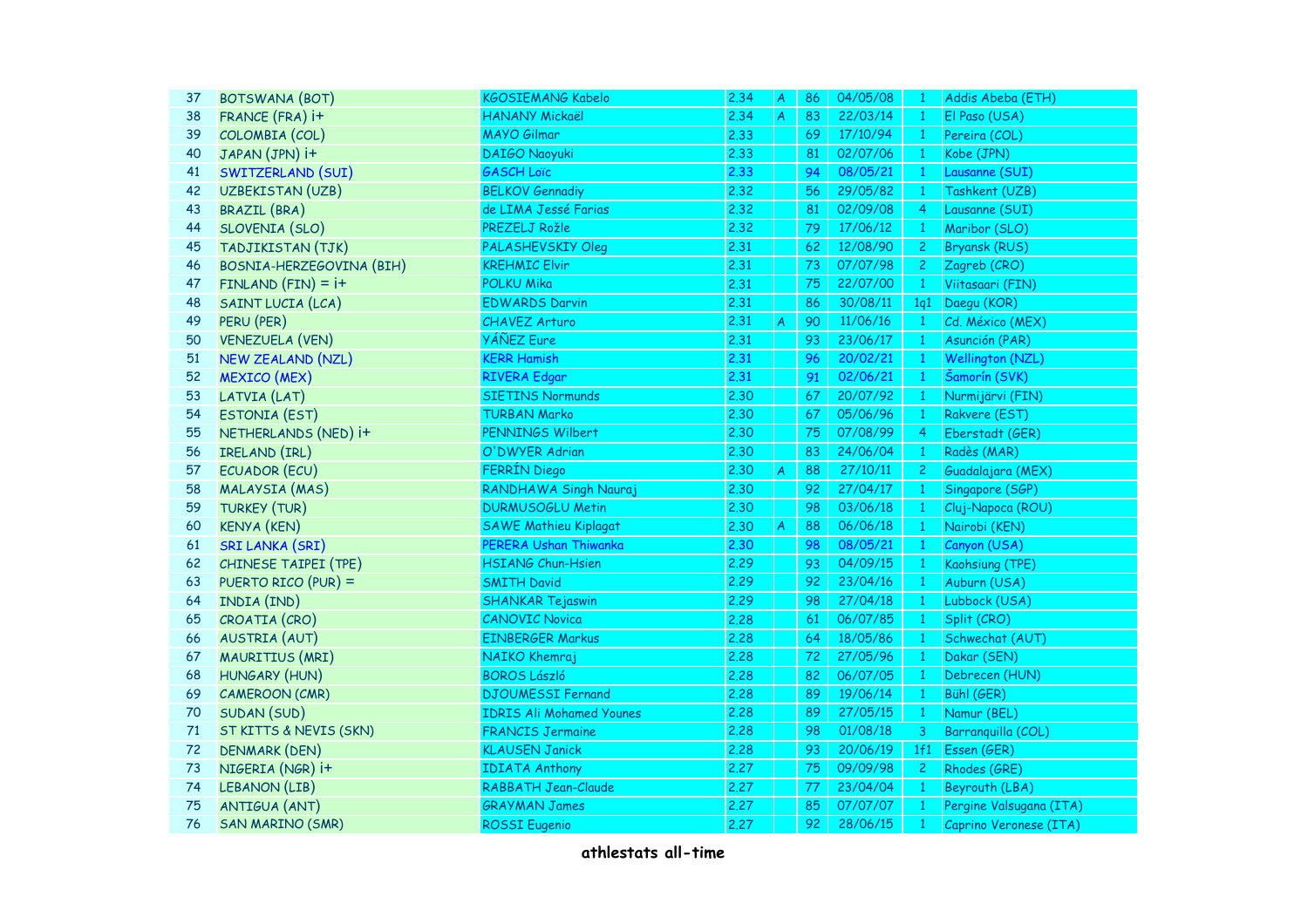| 77       | SENEGAL (SEN)                        | <b>FALL Moussa</b>             | 2.26 |                  | 59 | 09/07/82 | $\mathbf{1}$   | Paris (FRA)             |
|----------|--------------------------------------|--------------------------------|------|------------------|----|----------|----------------|-------------------------|
| 78       | IRAN (IRI)                           | GHANBARZADEH Keyvan            | 2.26 |                  | 90 | 21/04/12 | $\mathbf{1}$   | Shiraz (IRI)            |
| 79       | THAILAND (THA)                       | POOM-URAI Pramote              | 2.26 |                  | 89 | 11/05/12 | $\mathbf{2}$   | Kanchanaburi (THA)      |
| 80       | GEORGIA (GEO)                        | <b>GOGOTCHURI Zurabi</b>       | 2.26 |                  | 90 | 16/06/12 | $\mathbf{1}$   | Tbilisi (GEO)           |
| 81       | $ARGENTINA (ARG) =$                  | PASTORIZA Fernando Julio       | 2.25 | A                | 65 | 23/07/88 | 3              | Cd. México (MEX)        |
| 82       | ICELAND (ISL) i+                     | <b>HJARTARSON Einar Karl</b>   | 2.25 |                  | 80 | 02/06/01 | $\mathbf{1}$   | <b>San Marino (SMR)</b> |
| 83       | <b>VIETNAM (VIE)</b>                 | <b>BANG Nguyen Duy</b>         | 2.25 |                  | 82 | 28/09/04 | 3              | Singapore (SGP)         |
| 84       | <b>BARBADOS (BAR)</b>                | <b>DOTTIN Henderson</b>        | 2.25 | $\boldsymbol{A}$ | 80 | 12/04/08 | 2 <sup>1</sup> | El Paso (USA)           |
| 85       | $MOLDAVA$ $(MDA) =$                  | <b>TUCAN Radu</b>              | 2.25 |                  | 86 | 30/05/08 | $\mathbf{1}$   | Chișinău (MDA)          |
| 86       | EGYPT (EGY)                          | <b>LOTFY Karim Samir</b>       | 2.25 |                  | 89 | 27/06/08 | $\mathbf{1}$   | Eberstadt (GER)         |
| 87       | DOMINICA (DMA)                       | <b>WILLIAMS Brendan</b>        | 2.25 |                  | 87 | 17/03/12 | $\mathbf{3}$   | La Habana (CUB)         |
| 88       | MALI (MLI)                           | <b>DIARRA Abdoulaye</b>        | 2.25 |                  | 88 | 24/05/15 | $\mathbf{2}$   | Tourcoing (FRA)         |
| 89       | PORTUGAL (POR) i+                    | <b>KORST Victor</b>            | 2.25 |                  | 96 | 27/06/20 | $\mathbf{1}$   | Lisboa (POR)            |
| 90       | GHANA (GHA)                          | <b>BOATENG Kwaku</b>           | 2.24 |                  | 74 | 08/08/96 | $\mathbf{1}$   | Kitchener (CAN)         |
| 91       | HONG KONG (HKG)                      | <b>CHENN Marc</b>              | 2.23 | A                | 76 | 11/04/98 | $\mathbf{1}$   | Provo (USA)             |
| 92       | DOMINICAN REP. (DOM) #               | <b>LUCIANO Julio</b>           | 2.23 |                  | 77 | 15/05/99 | $\overline{2}$ | La Habana (CUB)         |
| 93       | JORDAN (JOR)                         | <b>GOR Fakhredin Fouad</b>     | 2.22 |                  | 67 | 04/07/91 | $\mathbf{1}$   | Amman (JOR)             |
| 94       | LUXEMBURG (LUX)                      | <b>CONZEMIUS Raymond</b>       | 2.22 |                  | 66 | 03/09/95 | $\mathbf{1}$   | Düdelingen (LUX)        |
| 95       | SINGAPORE (SIN)                      | <b>WONG Yew Tong</b>           | 2.22 |                  | 71 | 14/12/95 | $\overline{2}$ | Chiangmai (THA)         |
| 96       | CHILE (CHI)                          | <b>APABLAZA Felipe</b>         | 2.22 | $\boldsymbol{A}$ | 77 | 03/06/01 | $\mathbf{1}$   | Cochabamba (BOL)        |
| 97       | HAITI (HAI)                          | <b>HUGHENS Jean</b>            | 2.22 |                  | 81 | 14/06/03 | $4=$           | Sacramento (USA)        |
| 98       | <b>BURKINA FASO (BUR)</b>            | <b>SERE Boubacar</b>           | 2.22 |                  | 84 | 13/08/06 | $\overline{2}$ | <b>Bambous (MRI)</b>    |
| 99       | <b>GRENADA (GRN)</b>                 | <b>CARABALLO Paul</b>          | 2.21 |                  | 73 | 26/04/97 | 1c1            | Des Moines (USA)        |
| 100      | SAUDI ARABIA (KSA) =                 | AL FAKHRY Jamal Kassem         | 2,21 |                  | 83 | 08/07/06 | $\overline{1}$ | Lublin (POL)            |
|          | PANAMA (PAN)                         | <b>BOWEN Alexander Raphael</b> | 2.21 |                  | 93 | 08/05/15 | $\overline{1}$ | Albany (USA)            |
|          |                                      |                                |      |                  |    |          |                |                         |
| $\equiv$ | <b>GREAT BRITAIN &amp; N.I (GBR)</b> | <b>GRABARZ Robert</b>          | 2.37 |                  | 87 | 23/08/12 | $\mathbf{3}$   | Lausanne (SUI)          |
|          | CZECH REPUBLIC (CZE)                 | <b>BÁBA Jaroslav</b>           | 2.36 |                  | 84 | 08/07/05 | $2=$           | Roma (ITA)              |
|          | <b>AUSTRALIA (AUS)</b>               | <b>STARC Brandon</b>           | 2.36 |                  | 93 | 26/08/18 | $\mathbf{1}$   | Eberstadt (GER)         |
|          | FINLAND (FIN)                        | <b>HUIKURI Toni</b>            | 2,31 |                  | 79 | 11/06/02 | $\mathbf{1}$   | Bratislava (SVK)        |
|          | PUERTO RICO (PUR)                    | <b>CASTRO Joel Luis</b>        | 2.29 |                  | 92 | 28/05/16 | $\mathbf{1}$   | Sinn (GER)              |
|          | ARGENTINA (ARG)                      | <b>JARA Erasmo Ramón</b>       | 2.25 |                  | 76 | 11/05/02 | $\mathbf{1}$   | Rosario (ARG)           |
|          | ARGENTINA (ARG)                      | <b>LAYOY Carlos</b>            | 2.25 | A                | 91 | 06/06/18 | $\overline{3}$ | Cochabamba (BOL)        |
|          | MOLDAVA (MDA)                        | <b>MITICOV Andrei</b>          | 2.25 |                  | 86 | 28/05/16 | $\mathbf{1}$   | Tiraspol (MDA)          |
|          | SAUDI ARABIA (KSA)                   | AL-OQABI Hashim Issa           | 2.21 |                  | 87 | 25/07/07 | $\overline{4}$ | Amman (JOR)             |
|          | SAUDI ARABIA (KSA)                   | <b>AL-YAMI Nawaf Ahmed</b>     | 2,21 |                  | 91 | 15/06/13 |                | Salzburg (AUT)          |